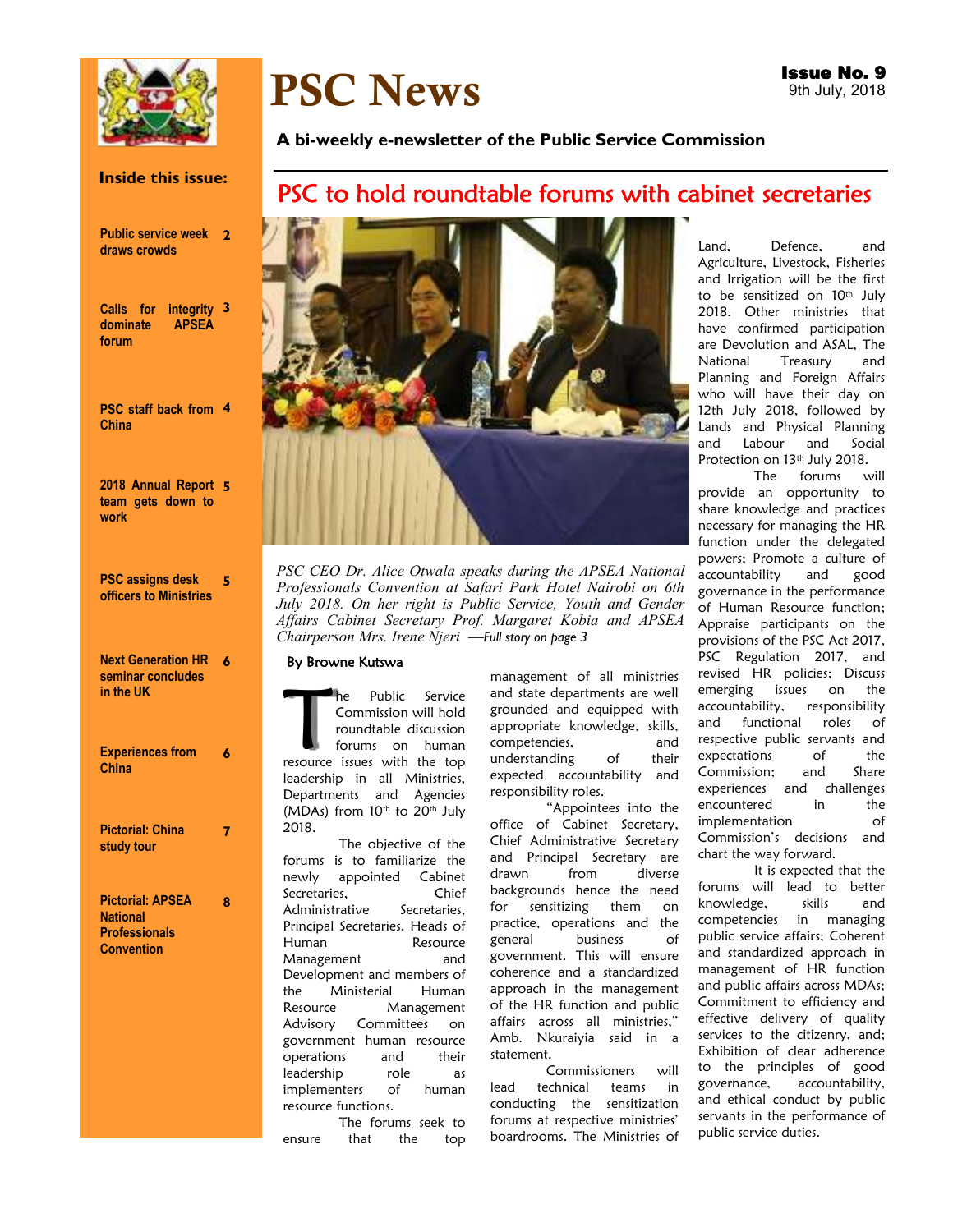# **Public service week draws crowds**



*Dr Alice Otwala, CEO/Secretary Public Service Commission addresses participants during the Public Service Week forum held at the KICC on 28th June 2018* 

## **By Victor Achola**

The annual public<br>service week kicked<br>off at KICC in<br>Nairobi on 28<sup>th</sup> June<br>2018, drawing attendance service week kicked off at KICC in Nairobi on 28<sup>th</sup> June 2018, drawing attendance from across various public service organizations and the general public. An exhibition was also held on the sidelines of the event. The day recognizes the work public servants do.

CEO Dr Alice Otwala told the gathering that Public Service Commission is committed to improving working conditions of public servants with a view to ensuring enhanced service delivery.

She underscored the role public servants play in

service delivery and improving the lives of Kenyans noting that this can only be achieved through hard work and commitment.

"Public servants continue to show unwavering professionalism despite the various challenges they face. The Commission will continue to work diligently to ensure their working conditions are improved and at the same time ensure service delivery is enhanced," she said.

She called for continual learning by public servants and the need to adapt and adjust in order to meet the needs of all Kenyans.

She challenged public servants to embrace innovation and creativity in the process of service delivery adding that technology is a must if the service has to be modern, strong .effective and efficient.

She was accompanied by the director Compliance and Quality Assurance Directorate Mr Simon Wachinga.

*"Public servants continue to show unwavering professionalism despite the various challenges they face….." - Dr Alice Otwala*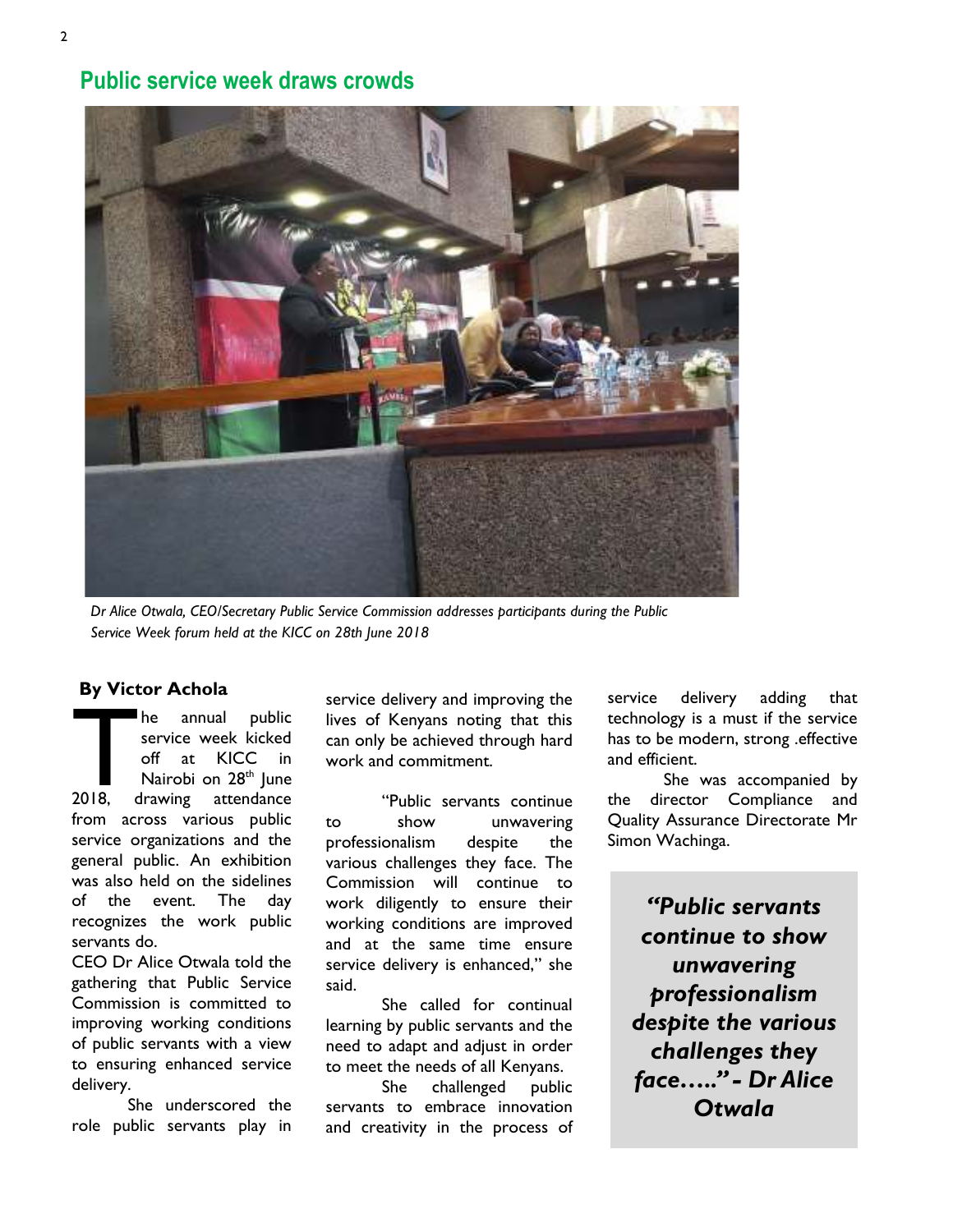# **Calls for integrity dominate APSEA forum**



*Prof Margaret Kobia, Cabinet Secretary Ministry of Public Service, Youth and Gender Affairs (left) receives a communique from the Chairperson of APSEA Ms Irene Wanyoike, at the end of the two days National Professionals Convention held at Safari Park Hotel on 5th-6th July 2018*

# **By Browne Kutswa and Monica Toroni**

The Association of<br>Professional Societies in<br>East Africa (APSEA) has<br>warned that it will not tolerate he Association of Professional Societies in East Africa (APSEA) has any of their members who abet corrupt practices in the course of their professional duties.

 In a joint communique issued at the end of a two days inaugural National Professionals Convention at Safari Park Hotel in Nairobi on  $6<sup>th</sup>$  July 2018, participants agreed that professional associations must be held to account and take bold steps to uphold the integrity of professionals.

 "Professional associations must guard against those who taint their image and sanction those who transgress professional standards," reads the communique.

Lack of integrity in both

public and private sectors was cited as a threat to Kenya's development as it deprived the public of vital resources that are needed for improving their standards of living. It was further noted that the current structures of handling disciplinary issues within professional associations have not been effective in reinforcing integrity and professional standards hence the need for APSEA to lobby professional associations to introduce more effective ways in handling disciplinary issues.

 The association expressed its support for the lifestyle audit ordered by President Uhuru Kenyatta but cautioned against politicization of the process.

 "The proposed vetting and lifestyle audit will improve governance and inspire confidence in the country's

commitment to the values of leadership and integrity.'

 It was resolved that APSEA should be included in the vetting process by both the national and county governments during the hiring and appointment of public and state officers in order to enhance integrity in the management of public officers.

 Regarding the need to sustain dialogue on leadership and integrity, it was proposed that a Presidential and Governors Roundtable on governance and integrity be established to support the realization of chapter six of the constitution and entrench good governance.

 The conference was officially opened by industrialization cabinet secretary Adan Mohammed on 5<sup>th</sup> July 2018 and closed by his public service, youth and gender affairs counterpart Prof. Margaret Kobia.

Speakers included attorney general Paul Kihara, PSC CEO Dr Alice Otwala, EACC CEO Halake Waqo, lawyer Patrick Lumumba, Director General Kenya School of Government Dr Ludeki Chweya, and Kenya Medical Association Vice

chairman Dr Lukoye Atwoli. Also present were PSC commissioners Dr Judith Bwonya, Catherine Omweno and Veronica Birgen.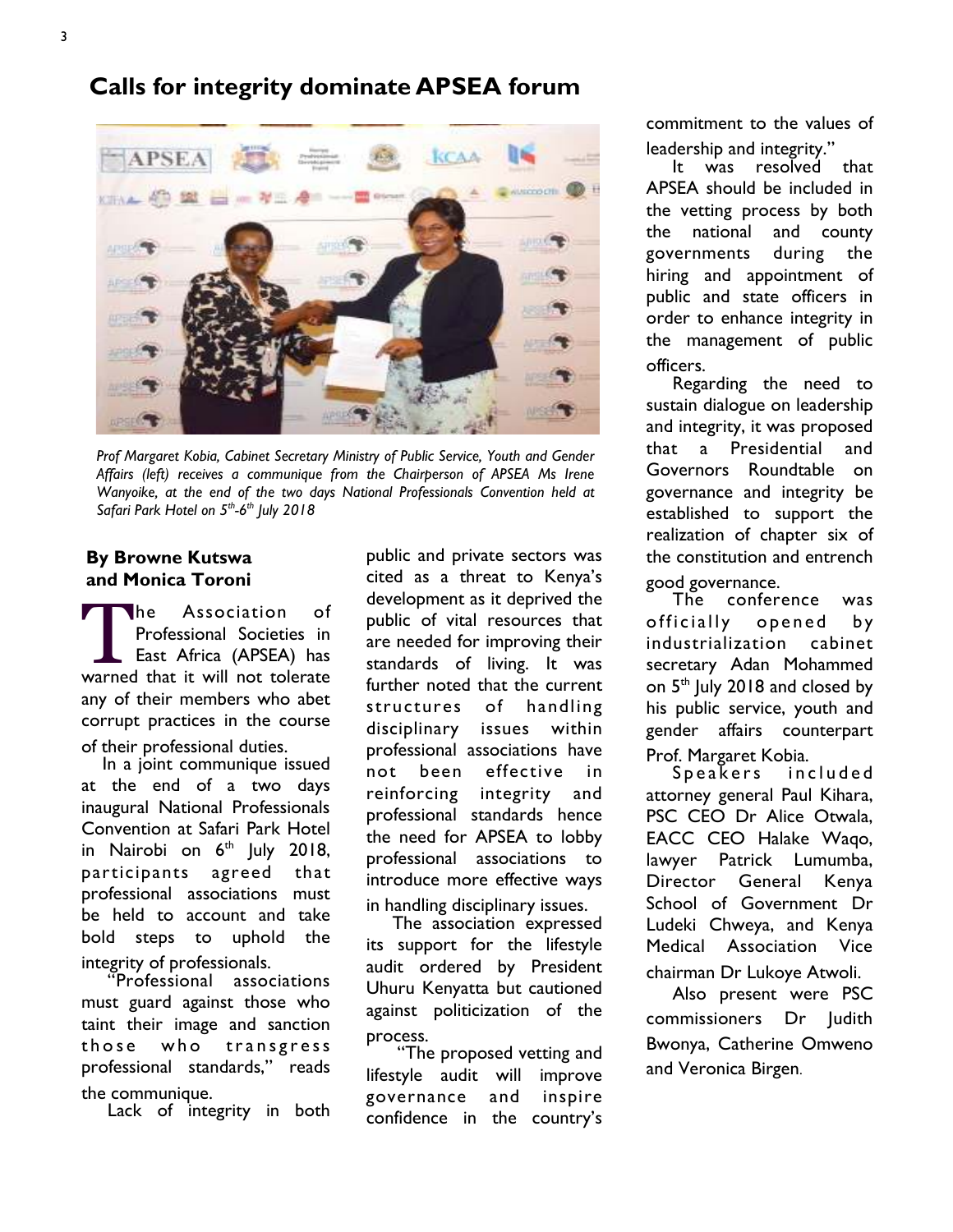# **PSC staff back from intensive performance seminar in China**



*Commissioner Catherine Omweno addressing participants in one of the sessions during the three weeks seminar at the Certification Centre of Commerce in Hangzhou, China.* 

# **By Pauline Muriuki and Badi Khamis**

4

delegation of 22<br>
senior officers and<br>
commissioners from<br>
the Public Service<br>
Commission who were on a senior officers and commissioners from the Public Service study tour in China returned home with lessons they hope will go a long way to improve their performance. They attended an intensive threeweek seminar on building high performance work teams for enhanced service delivery in Public Service Management that was sponsored by the Chinese government.

 The seminar dubbed "*Government Governance and Human Resource Development for*  Kenya" ended on 18<sup>th</sup> June, 2018 at the Certification Centre of Commerce in Hangzhou, China.

The main objective of

the seminar was to provide an opportunity to learn from China's experiences in raising the standards of governance and human resource development in the public sector.

According to the participants, the seminar provided an excellent eye -opening experience on improving the management of human resource systems. It focused on governance in China and Kenya human resource management and development, socio-economic development and governance structures in the respective counties.

Deputy Commission Secretary Mr. Simon Rotich who attended the seminar described it as enriching adding that it covered a wide spectrum of topics such as Recruiting Strategy, Evaluation and Motivation, Talent Introduction and Recruitment in Private Sector in China, Practice

of Human Resource Management in Public Sector, Business Etiquette, Theory and Practice of Government Performance Management and Chinese History, Language and Culture among others.

Among the participants were Commissioners Prof Michael Lokuruka, Lawrence Nyalle and Catherine Omweno, Deputy Commision Secretary in charge of technical services Ms Jane Chege and the Director Establishment and Management Consultancy Services Mrs Jane Songole.

# **PSC embraces cutting edge technology, hosts video conferencing for legal experts**

## **By Pauline Muriuki**

The Public Service<br>
Commission facilitated a<br>
live conferencing session<br>
with external lawyers on<br>
Somalia-vs-Kenya in the Commission Commission facilitated a live conferencing session with external lawyers on boardroom on 25th June 2018 using cutting edge video conferencing technology.

 The 10-member meeting was held following a request from the Attorney General to PSC to host the session with external lawyers on Somalia-vs-Kenya matters at the Public Service Commission Board Room.

 *Video conferencing* is a technology that allows users in different locations to hold face-toface meetings without having to move to a single location together.

 With such technology, people from remote places are able to participate in a meeting, feedback is instant, and quick decisions are taken.

 The meeting was also attended by Attorney General, Paul Kihara.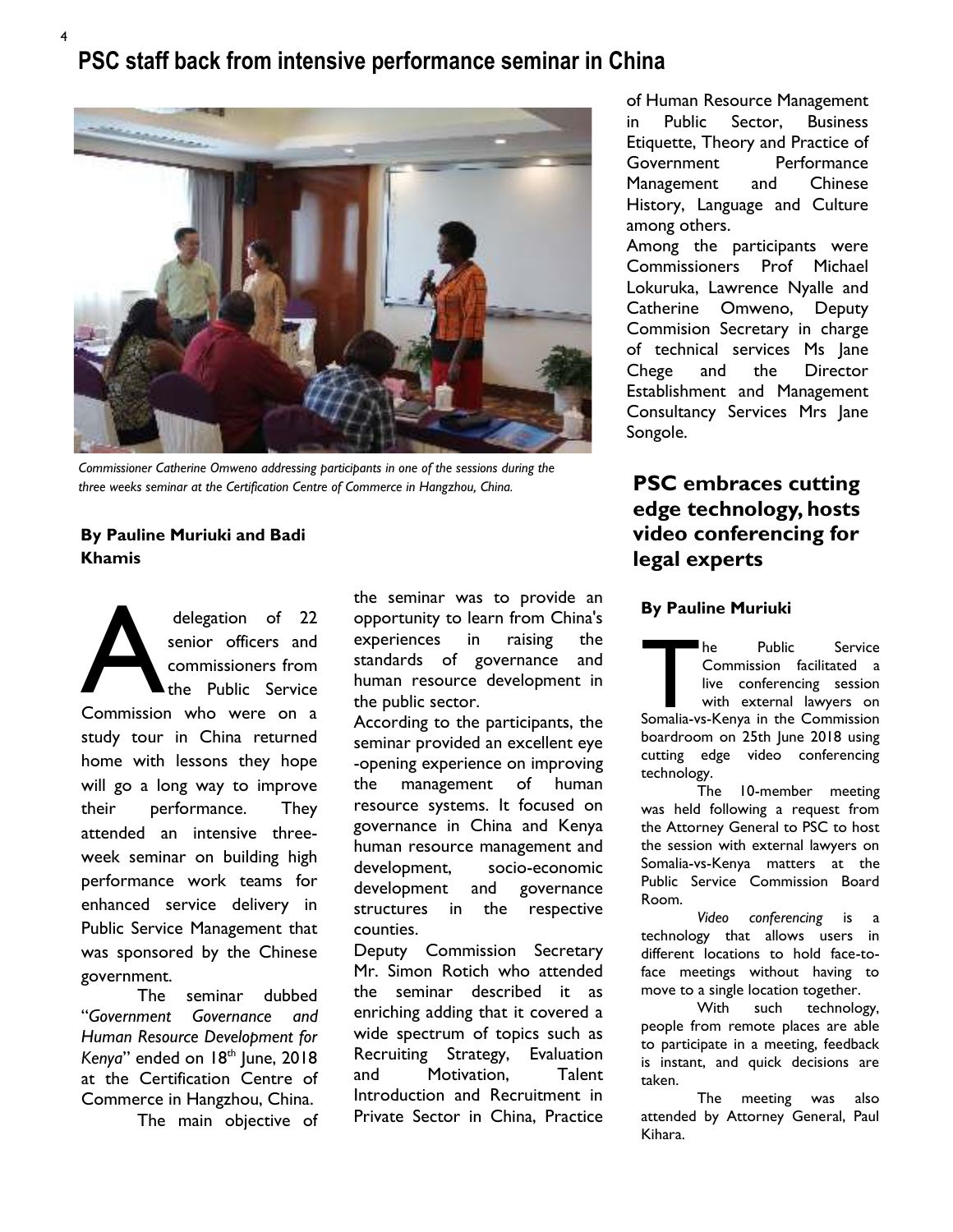# **By Badi Khamis**

mine-member<br>
team that was<br>
appointed to<br>
prepare the<br>
Commission's annual report team that was appointed to prepare the ahead of the 30<sup>th</sup> September deadline for submission to parliament has begun its work. Submission of the annual report is a requirement under Article 254(1) of the Constitution and Section 90 of the Public Service Commission Act 2017.

CEO Dr Alice Otwala appointed the team under the chairmanship of Deputy Director Compliance and Quality Assurance Mr. Gabriel Juma and tasked them to develop an activity work plan and timelines. They will receive submissions from all directorates for inclusion in the report.

 The report is expected to outline challenges and milestones

> *The report is expected to outline challenges and milestones realized during the financial year under review*



*PSC CEO Dr Alice Otwala* 

realized during the financial year under review. It will act as a platform where the Commission will give its recommendations on different emerging issues and the interventions it has put in place to transform the public service, improve service delivery and meet the requirement of the law in the delivery of its mandate.

 Other members of the committee are Deputy Director Public communication Mr Browne Kutswa, Assistant Director HRM Ms Carol Kiget, Assistant Director Finance and Planning Ms Rebecca Kiplagat, Assistant director Legal Services Ms Christine Bari, Principal HRMD Officer Mr Jethro Mosoti, Chief HRM officer Ms Hannah Mwangi, Economist Mr Joseph Kenei and Assistant Director HRM Mr Jeremiah Kagwe.

# **PSC assigns desk officers to Ministries**

## **By Pauline Muriuki and Badi Khamis**

very ministry will have a<br>liaison officer from the<br>Public Service<br>Commission assigned to it<br>to enhance cross-functional very ministry will have a liaison officer from the Public Service Commission assigned to it communication and relationships between ministries and the Commission.

 According to a dispatch from the Director Compliance and Quality Assurance Mr Simon Wachinga, the assignment of desk officers is in alignment with the new government structure in the Executive Order No. 1 of 2018 which provides the list of government ministries and state departments.

The executive order lists 21 ministries comprising 43 state departments. Each desk officer will be assigned one ministry and will handle enquiries from respective clients, follow up on pending matters and inform the management accordingly. This will reduce the backlog of pending issues and expedite access to relevant information to concerned parties.

 This arrangement was made after it was established that there was need to identify and dedicate officers to facilitate communication with the commission on various matters concerning officers in the ministries.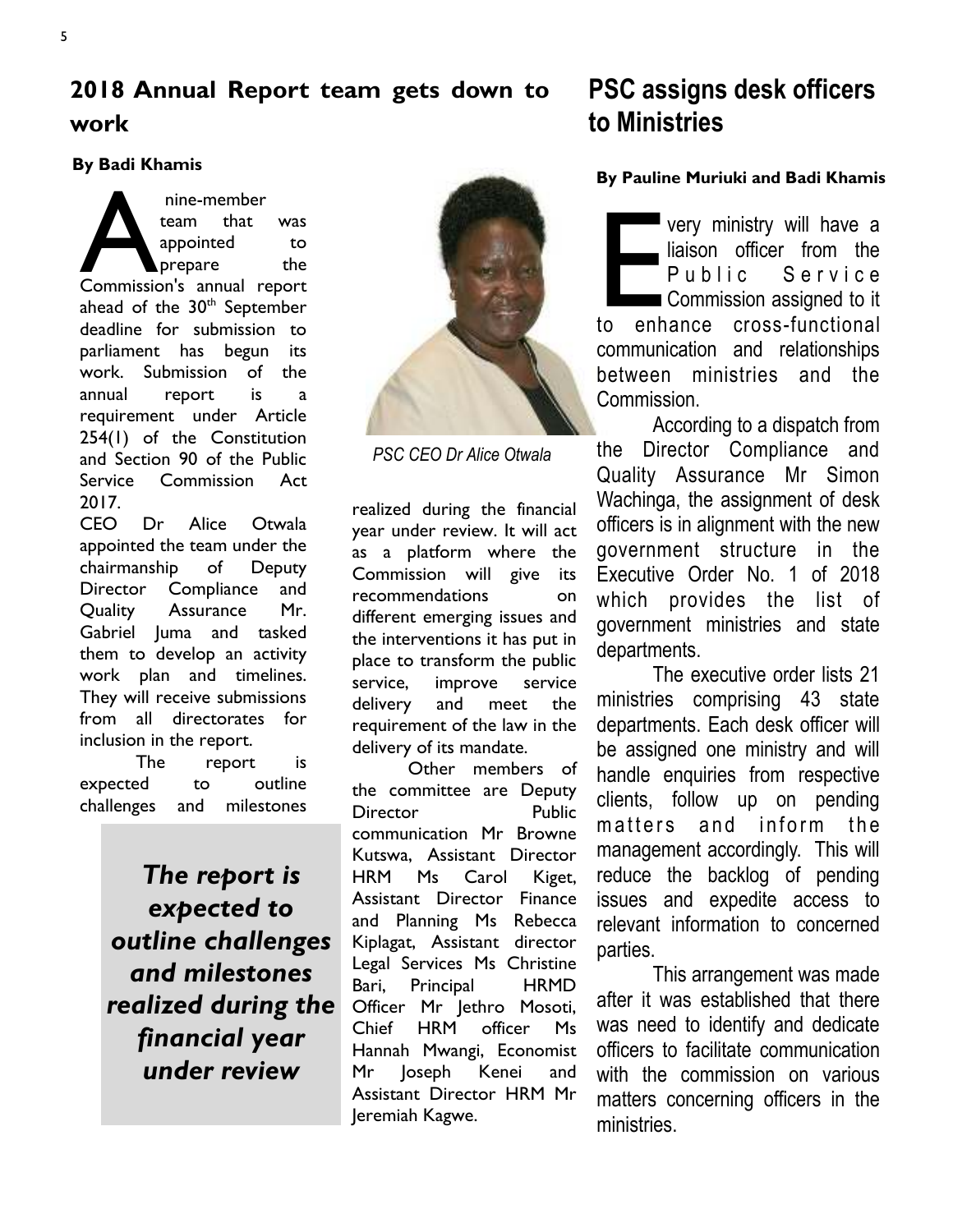# **Next Generation HR seminar concludes in the UK**



*Commissioner Patrick Gichohi receiving a certificate of participation from the organizers at the end of the Next Generation Human Resources seminar held at the Public Administration Institute in London, United Kingdom* 

# **By Pauline Muriuki**

four-day high level seminar to<br>
explore approaches to<br>
improving effectiveness in the<br>
public service and requirements<br>
of human resource managers and other four-day high level seminar to explore approaches to improving effectiveness in the public service and requirements staff was held at the Public Administration International Institute in London, UK from  $18^{th}$  to  $22^{nd}$  June, 2018.

Commissioner Peter Gichohi and CEO Dr Alice Otwala attended the seminar that also brought together other participants from Kenya, Uganda, Seychelles, Thailand and Sri Lanka.

Christened Next Generation Human Resources - Transforming people management in the Public sector, the seminar's objectives included reviewing and improving leaders' approaches to human resource management and sharing experiences in public service delivery in different countries.

The seminar also covered a wide range of thematic topics relevant to the Kenyan civil service with a view to supporting organizational change that would transform human resource to focus on business needs and work force engagement. UK has a public service population of 300,000 people excluding the police and health staff.

'We picked lessons that would be useful in interviewing techniques, improving performance appraisal systems, improving training policy guidelines and completing the competency framework for service, said Dr Otwala.

# **QUOTE OF THE WEEK**

*'Leaders don't take bribes ... it is taken on their behalf' (Makueni Governor Prof. Kivutha Kibwana speaking during the APSEA convention at Safari Park Hotel Nairobi on 6th July 2018*

# **Experiences from China**

or a majority of the PSC officers<br>
attending the 3 weeks seminar on<br>
"Government Governance and<br>
Human Resource Development for<br>
Kenya" in Hangzou, China it was their first attending the 3 weeks seminar on "Government Governance and Human Resource Development for time to visit the Far East nation, popularly known as the land of the dragons. Their encounters with the Chinese people and their rich culture taught them many valuable lessons. We share snippets of their fascinating experiences:

#### **Senior Citizens' life in China**

"One of the greatest lessons for me was on the aspect of respect of the elderly by the Chinese people. This culture is passed down from generation to generation. The young children are taken care of by the grandparents in order that all the right values and culture may be passed down to the next generation. Public servants are allowed to take early retirement once they receive a grandchild in order to actively participate in the bringing up of the grandchild. The senior citizens are availed opportunities of meeting in public spaces where their recreational needs are provided. It was a common sight to see them participating in dances in the evening. This is one of the contributing factors to their long life expectancy which averaged 76.4 in 2017 compared to Kenya's average of 64.6 years." (**Rebecca Kiplagat, Assistant Director Finance and Planning)** 

## **Character is everything**

"The public servant is expected to deal with the citizens with (*propriety*) politeness and with speed and the citizen will then do an appraisal of the public servant. Character is very important. According to Chinese philosopher Confucius, people should obey the law, and do what the [emperor](https://quatr.us/government/types-government-definitions.htm)  and government officials told them to do.

"Also, people should do their duty to their [parents](https://quatr.us/china/ancestors-parents-chinese-family.htm) and take good care of their children, and people should do their duty to their [ancestors](https://quatr.us/china/religion-ancient-china.htm) and to the [gods.](https://quatr.us/china/gods-ancient-china-chinese-religion.htm) 

"At the same time, the government should do its duty to the people, and not abuse them or ask too much of them. The emperor should be cooperative and helpful to the people, just as the people were helpful and cooperative to him" (**Joan Machayo, Acting Director HRM&D)**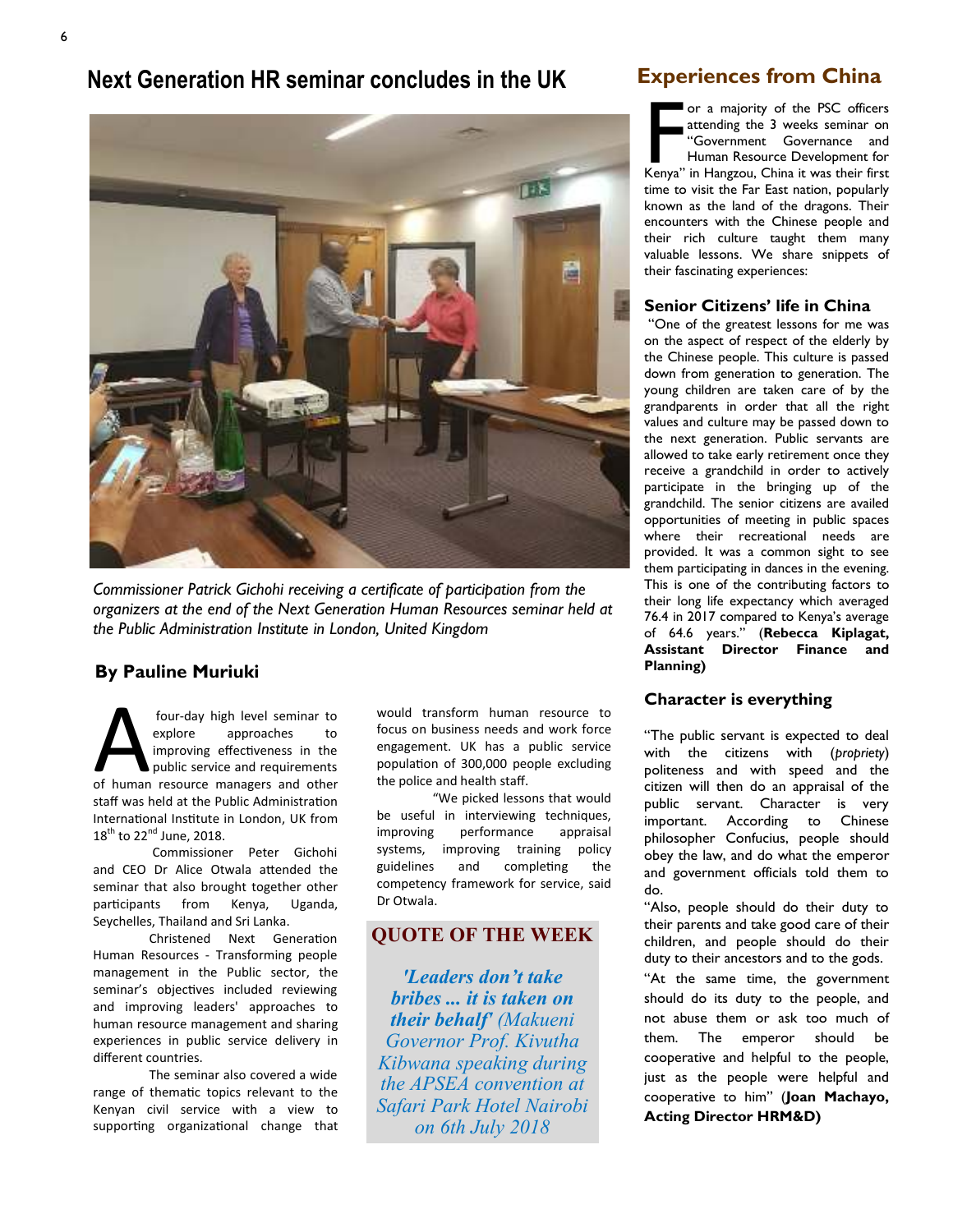# **PICTORIAL: PSC study tour, Hangzhou, China**



*Commissioner Catherine Omweno presents a packet of tea bags to one of the Chinese facilitators during the seminar at Hangzhou, China as Ms Jane Chege, Deputy Commission Secretary, Technical Services looks on* 



*A facilitator addresses participants during one of the sessions at the Certification Centre of* 

*Commerce in Hangzhou, China*





*Commissioner Prof. Michael Lokuruka receives a certificate during the seminar at the Certification Centre of Commerce in Hangzhou, China as other participants look on* 

*Participants pose for a group photo during one of the sessions*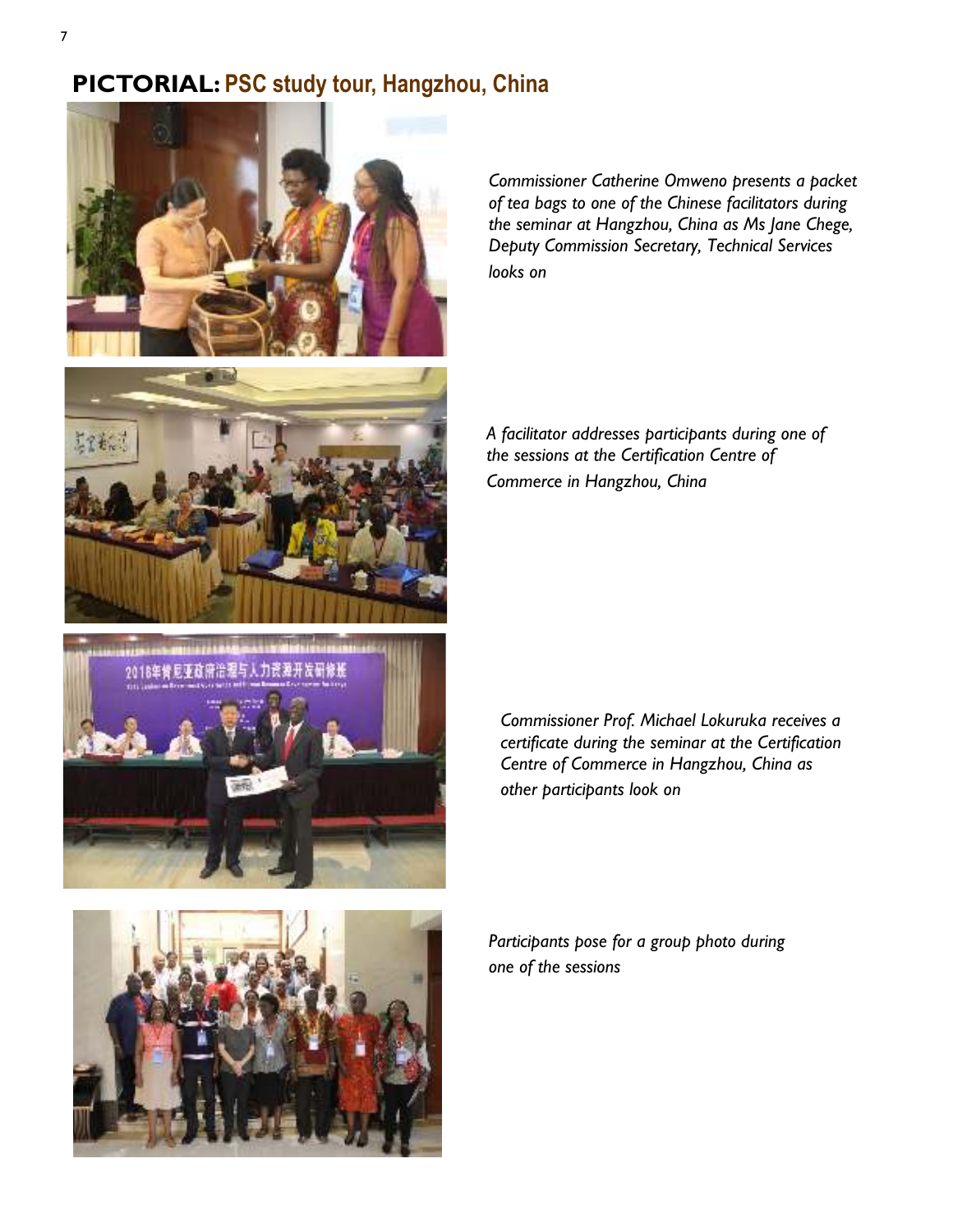# <sup>8</sup> PICTORIAL: APSEA National Professionals Convention  **Safari Park Hotel, 5th to 6th July 2018**



*Commissioner Dr Judith Bwonya listens keenly to a delegate who visited the PSC exhibition stand as Deputy Director Public Communication Mr Browne Kutswa (centre) looks on*



*CEO Dr. Alice Otwala delivers her presentation on the importance of professionalism in the public service*



*PSC Commissioner Judith Bwonya( Right) welcomes Cabinet Secretary Ministry of Industry, Trade and Co-operatives Adan Mohamed ( Centre) at the PSC exhibition stand* 



*PSC Commissioner Veronica Birgen answering a question posed by a delegate* 



*Caroline Kiget, Assistant Director PSC (left) and Stephen Okumu Senior ICT Officer (right) attending to delegates who flocked the PSC exhibition booth* 



*Attorney General Paul Kihara addresses the conference on the need for integrity in the public service*